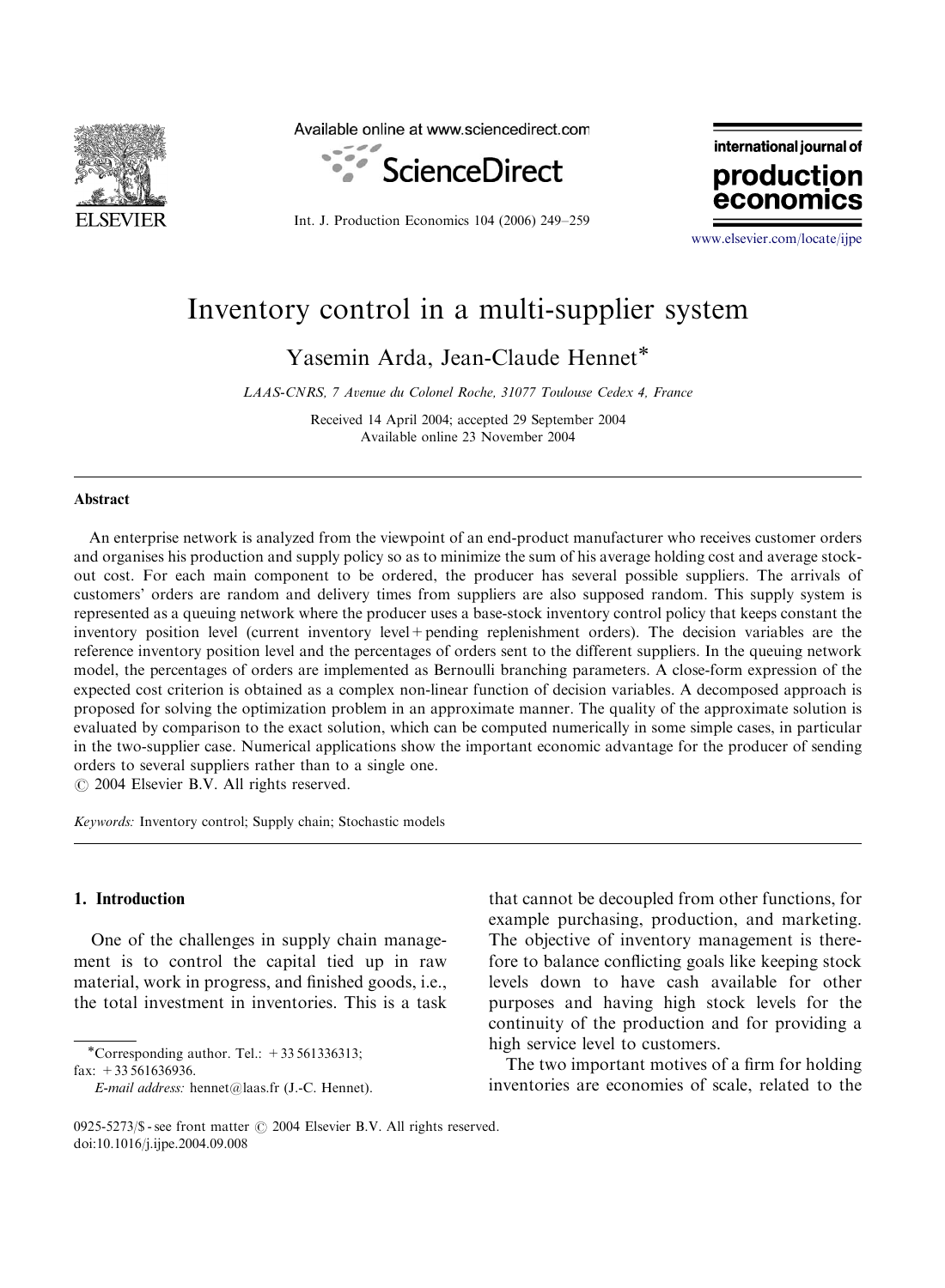aim of reducing fixed costs by producing or ordering large lots, and the uncertainties inherent in the system. The focus of a major portion of the research in inventory management is inventory control in stochastic environments. Although demand uncertainty is the most obvious and significant source of uncertainty for most systems. other uncertainties exist as well. In particular, there may exist important uncertainties related to supply. Uncertainty in the order delivery lead time is a common problem in industries. Many firms have undertaken re-engineering efforts to improve the efficiency of their supply chains with the goal of better matching supply with demand so as to reduce the costs of inventory and the customer service times. Contracting the supplier with the shortest lead time is one strategy that complies with this aim. In many inventory control models, an item inventory is replenished from a single supplier. However, there are often situations in which more than one supplier may be necessary to sustain a desirable service standard or to reduce the total system cost. Particularly, when lead times are stochastic, multi-supplier strategies are more robust against the interruptions in supply and can lead to reducing inventory holding and shortage costs. This is generally because of the reduced chance of shortages and therefore reduced reorder and replenishment inventory levels. Obviously, multi-supplier strategies can be more costly in the presence of economies of scale due to the increase in ordering costs. However, in most practical settings, these incremental ordering costs can be outweighed by the savings in holding and shortage costs. Furthermore, multi-supplier strategies potentially create a competition among suppliers that can force the suppliers to provide faster delivery.

There are various real-world examples where multi-supplier strategies are used to reduce the customer service times. For example, Sun Microsystems maintains multiple memory chip suppliers and allocates demand among them with a scorecard system based on their past performance. Air Products and Chemicals, a manufacturer of chemicals and gas, also allocates demands towards better performing suppliers. Another significant example is the case of Japanese auto manufacturers who use dual-sourcing on the majority of their components ([Cachon and Zhang, 2003\)](#page--1-0). But despite these real-world applications and the potential advantages of multi-supplier strategies, there has been surprisingly little theoretical work on how they should be implemented. Except for the studies on order-splitting ([Sedarage et al.,](#page--1-0) [1999](#page--1-0); [Ramasesh et al., 1991\)](#page--1-0), the problem of inventory replenishment from more than one supplier has thus remained largely unexplored.

This study analyzes multi-supplier strategies as one of the basic elements of a supply chain: the operational relationships between an end-producer and his direct suppliers. A simple queuing model is constructed based on the assumptions of a Poisson external demand for end-products, instantaneous delivery to the customer from the producer's stock, and an exponentially distributed service time for each supplier. Only one basic component of the end-product is considered and suppliers are supposed equivalent in terms of quality and cost. They only differ by their average service time. In spite of its simplicity, such a model grasps the main issues for the producer: should he use only one supplier, the best one in terms of a relevant performance index, or should he dispatch his orders between different suppliers? In the latter case, which suppliers should be selected and for what percentage of the demand?

The potential usefulness of the model for the producer is in the a priori determination of his ''optimal'' inventory level and of the volumes (or frequency) of his orders to suppliers, based on a priori evaluation of their average delivery time. To optimize the producer's inventory level and the order dispatching proportions, it is essential to combine the effects of random fluctuations on demand flows, and delays of deliveries from suppliers. Random demands have often been considered in the existing models of inventory control, specially the ones based on the ''newsvendor'' paradigm [\(Arrow et al., 1951;](#page--1-0) [Porteus,](#page--1-0) [1990](#page--1-0)). On the contrary, random delays in part deliveries have not often been integrated in models explicitly. An exception is the work of [Dolgui and](#page--1-0) [Louly \(2002\)](#page--1-0), in which several suppliers with random delivery delays are considered. In their work, the different suppliers provide different